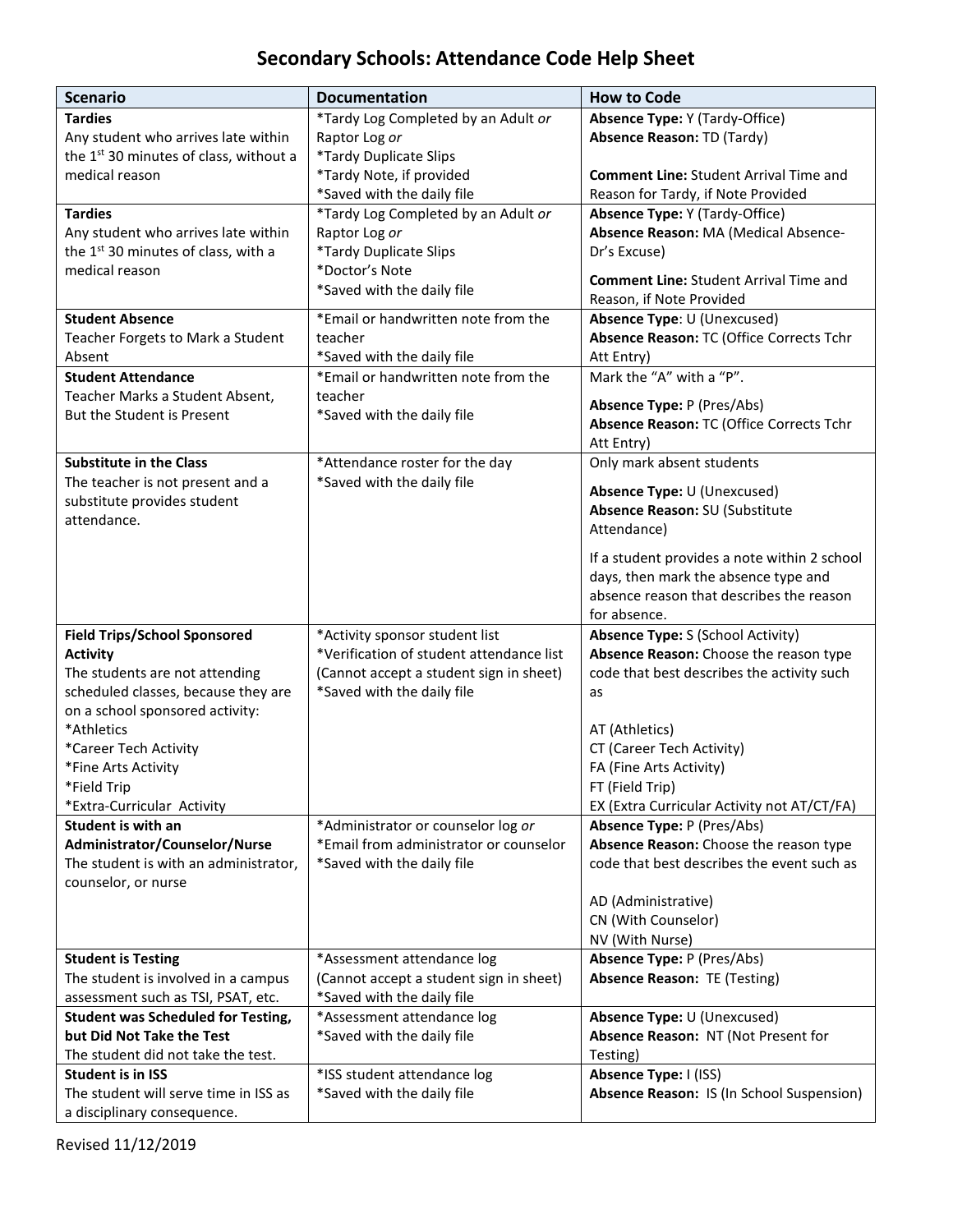| <b>Scenario</b>                                                 | <b>Documentation</b>                             | <b>How to Code</b>                                                                                                                                |
|-----------------------------------------------------------------|--------------------------------------------------|---------------------------------------------------------------------------------------------------------------------------------------------------|
| <b>Student is assigned OSS: Full Day</b>                        | *Skyward discipline record                       | Absence Type: O (OSS)                                                                                                                             |
| <b>Assignments</b>                                              |                                                  | Absence Reason: OS (Out of School                                                                                                                 |
| The student is served full days of                              |                                                  | Suspension)                                                                                                                                       |
| OSS                                                             |                                                  |                                                                                                                                                   |
| <b>Student is assigned OSS: Partial Day</b>                     | *Skyward discipline record                       | The partial day of OSS is coded as                                                                                                                |
| and Full Day Combination<br><b>Assignments</b>                  |                                                  | Absence Type: N (OSS after ADA)                                                                                                                   |
| The student will serve partial + full                           |                                                  | Absence Reason: OS (Out of School                                                                                                                 |
| days of OSS                                                     |                                                  | Suspension)                                                                                                                                       |
|                                                                 |                                                  | The full day(s) of OSS is coded as                                                                                                                |
|                                                                 |                                                  | Absence Type: O (OSS)                                                                                                                             |
|                                                                 |                                                  | Absence Reason: OS (Out of School                                                                                                                 |
|                                                                 |                                                  | Suspension)                                                                                                                                       |
| <b>Early Pickups: Medical with a Parent</b>                     | *Student Sign Out Log Completed by an            | <b>Absence Type: E (Excused)</b>                                                                                                                  |
| <b>Note</b>                                                     | Adult or Raptor Log and                          | Absence Reason: PN (Parent Note)                                                                                                                  |
| A student is picked up from school                              | *Student Absence Note from Guardian              |                                                                                                                                                   |
| for a doctor's visit. The student may                           | *Saved with the daily file                       |                                                                                                                                                   |
| or may not return back to school. A<br>parent note is provided. |                                                  |                                                                                                                                                   |
| Early Pickups: Medical with a Dr.                               | *Student Sign Out Log Completed by an            | Absence Type: P (Present/Absent)                                                                                                                  |
| <b>Note</b>                                                     | Adult or Raptor Log and                          | Absence Reason: MA (Medical Absence)                                                                                                              |
| A student is picked up from school                              | *Doctor/clinic note                              |                                                                                                                                                   |
| for a doctor's visit. The student may                           | *Saved with the daily file                       |                                                                                                                                                   |
| or may not return back to school. A                             |                                                  |                                                                                                                                                   |
| doctor note is provided.                                        |                                                  |                                                                                                                                                   |
| <b>Student Late Arrival: Medical with a</b>                     | *Student Sign In Log Completed by an             | Absence Type: P (Present/Absent)                                                                                                                  |
| Dr. Note<br>A student arrives late due to a                     | Adult or Raptor Log and<br>*Doctor/clinic note   | Absence Reason: MA (Medical Absence)                                                                                                              |
| doctor's visit. A doctor note is                                | *Saved with the daily file                       |                                                                                                                                                   |
| provided.                                                       |                                                  |                                                                                                                                                   |
| <b>Early Pickups: Other Reason</b>                              | *Student Sign Out Log Completed by an            | If the student turns in a note within 2                                                                                                           |
| A student is picked up from school                              | Adult or Raptor Log and                          | school days, mark each period they were                                                                                                           |
| for a reason other than medical                                 | *Student Absence Note                            | absent. The reason may or may not be                                                                                                              |
|                                                                 | *Saved with the daily file                       | excusable.                                                                                                                                        |
|                                                                 |                                                  | Absence Type: U (Unexcused) or E                                                                                                                  |
|                                                                 |                                                  | (Excused)                                                                                                                                         |
|                                                                 |                                                  | Absence Reason: Choose the reason that                                                                                                            |
|                                                                 |                                                  | describes the note                                                                                                                                |
|                                                                 |                                                  | <b>Comment Line: Time Student Left for the</b>                                                                                                    |
|                                                                 |                                                  | Day                                                                                                                                               |
| Sent Home from the Clinic<br>A student is sent home ill         | *Nurse/Clinic Pass<br>*Saved with the daily file | <b>Absence Type: E (Excused)</b><br>Reason: NS (Nurse Sent Home)                                                                                  |
|                                                                 |                                                  | <b>Comment Line: Time Student Went Home</b>                                                                                                       |
|                                                                 |                                                  |                                                                                                                                                   |
|                                                                 |                                                  | If the parent sends a doctor note, then will need<br>to change the day's attendance to P-MA.                                                      |
|                                                                 |                                                  | If student goes home with a fever, add fever to<br>the <b>comment line</b> . Excuse the absence for the<br>following day and let the parent know. |
|                                                                 |                                                  | Absence Type: E (Excused)                                                                                                                         |
|                                                                 |                                                  | Absence Reason: NS (Nurse Sent Home)                                                                                                              |
|                                                                 |                                                  | Commit Line: add "Student Cannot Attend                                                                                                           |
|                                                                 |                                                  | per Nurse due to Fever"                                                                                                                           |
|                                                                 |                                                  |                                                                                                                                                   |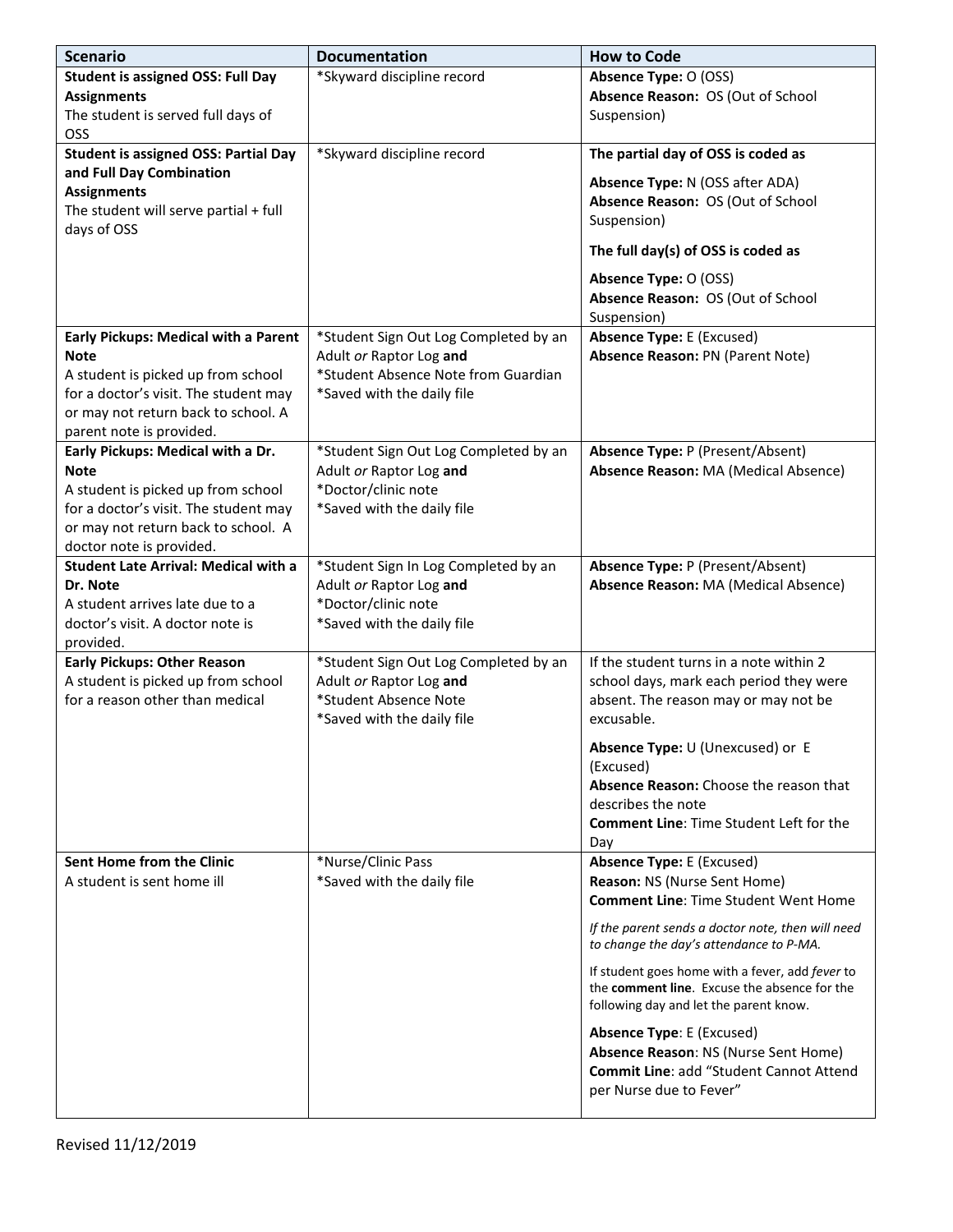| <b>Scenario</b>                                                                                                                                                                                                                                                                                                                                                                                                                                                                                                                                                       | <b>Documentation</b>                                                                                                                                                                                                                                                                                                                                      | <b>How to Code</b>                                                                    |
|-----------------------------------------------------------------------------------------------------------------------------------------------------------------------------------------------------------------------------------------------------------------------------------------------------------------------------------------------------------------------------------------------------------------------------------------------------------------------------------------------------------------------------------------------------------------------|-----------------------------------------------------------------------------------------------------------------------------------------------------------------------------------------------------------------------------------------------------------------------------------------------------------------------------------------------------------|---------------------------------------------------------------------------------------|
| Flu<br>The student is diagnosed with the<br>flu.                                                                                                                                                                                                                                                                                                                                                                                                                                                                                                                      | *Dr. Note with Flu Diagnosis<br>*Saved with the daily file                                                                                                                                                                                                                                                                                                | <b>Absence Type: E (Excused)</b><br><b>Absence Reason: FL (Flu)</b>                   |
| <b>Student III: Guardian Note</b><br>The student is ill. The guardian sends<br>an absence note stating the student<br>is ill for a partial or whole day.                                                                                                                                                                                                                                                                                                                                                                                                              | *Guardian Note<br>*Saved with the daily file<br>Only 9 of these types of notes are permissible.                                                                                                                                                                                                                                                           | <b>Absence Type: E (Excused)</b><br>Absence Reason: IL (Illness-Parent Note)          |
| <b>Religious Holy Day</b><br>The student will participate in<br>observation of holy days including 1<br>day for travel to and 1 day for travel<br>from the site where the student will<br>observe the holy days.<br>Church retreats, camps, mission<br>trips, baptisms, christenings, bar<br>mitzvahs are not considered holy<br>days.                                                                                                                                                                                                                                | *Guardian Note<br>*Saved with the daily file                                                                                                                                                                                                                                                                                                              | Absence Type: P (Present/Absent)<br>Absence Reason: RH (Religious Holy)               |
| Playing "Taps" at a military funeral<br>The student misses school for the<br>purpose of playing "Taps" at a<br>military honors funeral held in Texas<br>for a deceased veteran.                                                                                                                                                                                                                                                                                                                                                                                       | *Guardian Note<br>*Saved with the daily file                                                                                                                                                                                                                                                                                                              | Absence Type: P (Present/Absent)<br>Absence Reason: TA (Sounding "Taps")              |
| <b>Required Court Appearance</b><br>The student will participate in a<br>court appearance required if the law<br>(federal or state) or the court<br>mandates an appearance by the<br>student in a criminal, civil, or traffic<br>matter.<br>Student may serve as a plaintiff,<br>defendant, or as the subject of a<br>court proceeding, such as adoption<br>or custody proceeding.<br>Absences to meet with probation<br>officers and other absences related<br>to court-ordered activities outside<br>the courtroom do not qualify as<br>required court appearances. | *Jury summons in the name of the<br>student or<br>*Subpoena in the name of the student<br>or<br>*Traffic ticket marked "You Must<br>Appear" or "Court Appearance<br>Required" or<br>*Copy of a pleading or other document<br>filed with the court or<br>*A notice from the court clerk regarding<br>a hearing or trial date<br>*Saved with the daily file | Absence Type: P (Present/Absent)<br>Absence Reason: CA (Required Court<br>Appearance) |
| Student is in the Conservatorship of<br>the DFPS and Misses School<br>The student participates in an<br>activity ordered by a court under the<br>Texas Family Code, provided that<br>scheduling the activity outside of<br>school hours is not practicable or to<br>attend an activity under a service<br>plan under the Texas Family Code.                                                                                                                                                                                                                           | ** Student Sign Out Log Completed by<br>an Adult or Raptor Log<br>*Copy of the caseworker's ID badge<br>with date and time<br>*Saved with the daily file                                                                                                                                                                                                  | Absence Type: P (Present/Absent)<br>Absence Reason: CP (CPS Student<br>Appointment)   |